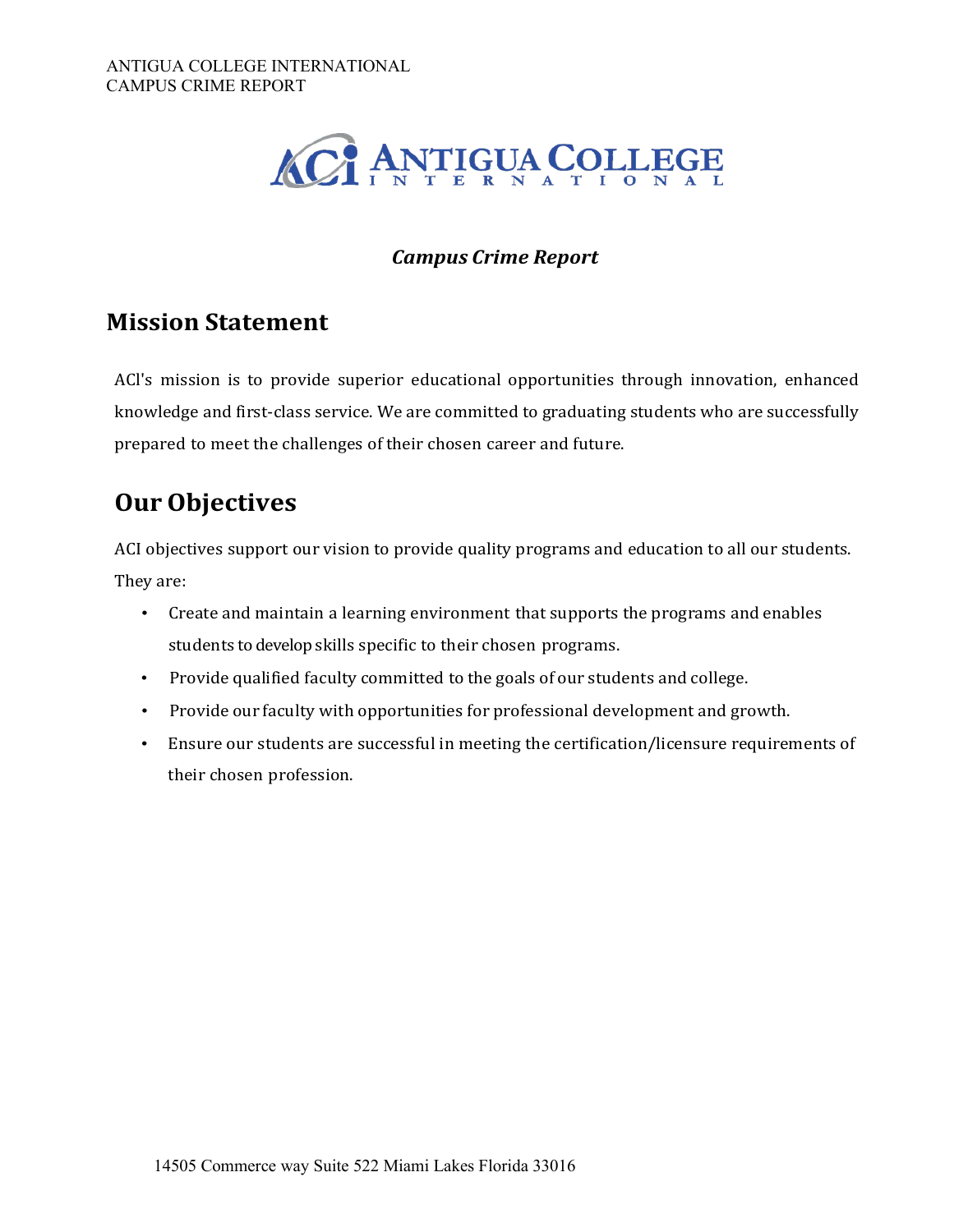# **Campus Crime Statistics**

ACI produces and distributes an annual report containing the school security policy. ACI Annually prepares a report of campus crime activity. The report consists of categories of crime statistics for the campus, which have been, reported to the school. This report is distributed to current students and employees and is also available upon request.

**Campus Security Policy:** "CFR: Title 34-part 668.46: In compliance with the student-Right-to-Know Security Act, Public Law IO I- 542, as amended by the Higher Education Technical Amendments of 1991 (Public Laws 102-26,102-208, 102-325), Antigua College International provides security statistics and procedures for reporting and deterring criminal activity. Students may obtain the statistics by going online to [www.ope.ed.gov/security. F](http://www.ope.ed.gov/security)ollow the directions in order to obtain the security report for Antigua College International. Students unable to access this information are advised to see the Campus Director to obtain a printed copy." Policy is also found in the school catalog page 6.

# **CRIME STATISTICS**

|                                                | <b>Total Occurrences on Campus</b> |                  |          |          |
|------------------------------------------------|------------------------------------|------------------|----------|----------|
| <b>Criminal Offense</b>                        | 2017                               | 2018             | 2019     | 2020     |
| Murder/Nonnegligent manslaughter               | $\Omega$                           | $\Omega$         | $\theta$ | $\theta$ |
| Negligent manslaughter                         | $\Omega$                           | $\Omega$         | $\Omega$ | $\Omega$ |
| Forcible sex offenses (including forcible rape | $\theta$                           | $\Omega$         | $\theta$ | $\Omega$ |
| Nonforcible sex offenses                       | $\theta$                           | $\Omega$         | $\theta$ | $\Omega$ |
| Theft                                          | $\theta$                           | $\Omega$         | $\Omega$ | $\Omega$ |
| <b>Aggravated Assault</b>                      | $\Omega$                           | $\Omega$         | $\theta$ | $\Omega$ |
| Simple Assault                                 | $\theta$                           | $\theta$         | $\theta$ | $\theta$ |
| Motor Vehicle theft                            | $\Omega$                           | $\Omega$         | T        | $\theta$ |
| Arson                                          | $\Omega$                           | $\Omega$         | $\Omega$ | $\Omega$ |
| Larceny                                        | $\theta$                           | $\Omega$         | $\Omega$ | $\Omega$ |
| Domestic Violence                              | $\theta$                           | $\theta$         | $\theta$ | $\theta$ |
| Dating Violence                                | $\theta$                           | $\left( \right)$ | $\Omega$ | $\theta$ |
| Stalking                                       | $\Omega$                           | $\Omega$         | $\theta$ | $\theta$ |
| Arrests: *                                     |                                    |                  |          |          |
| Liquor law violations                          | $\theta$                           | $\theta$         | $\Omega$ | $\Omega$ |
| Drug law violations                            | $\theta$                           | $\Omega$         | $\Omega$ | $\Omega$ |
| Illegal weapons possessions                    | $\theta$                           | $\Omega$         | $\theta$ | $\Omega$ |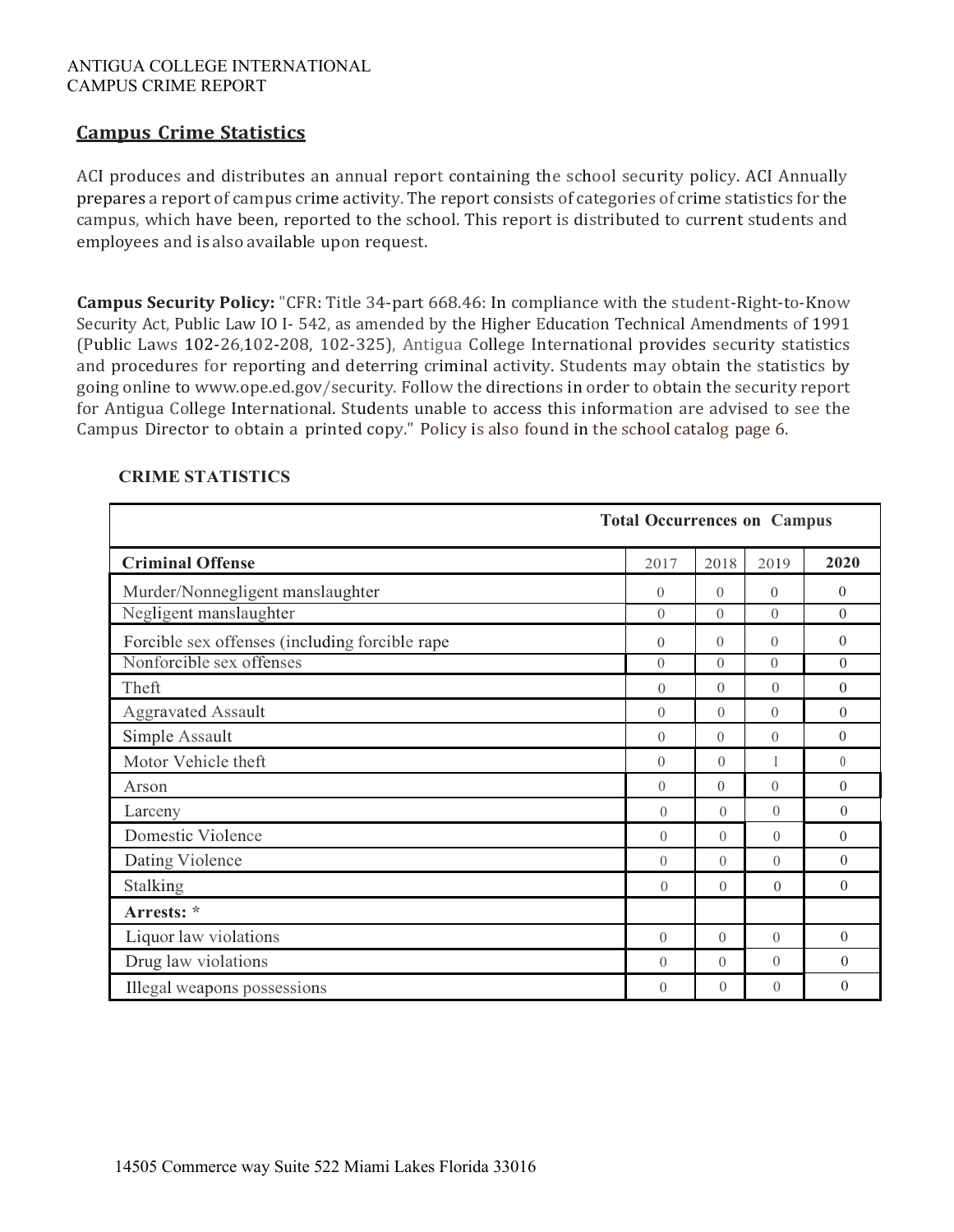# **OFF- CAMPUS** - **ANTIGUA COLLEGE INTERNATIONAL PROPERTY**

| <b>Total Occurrences Off-</b><br>Campus         |                  |                  |                  |                  |
|-------------------------------------------------|------------------|------------------|------------------|------------------|
| <b>Criminal Offense</b>                         | 2017             | 2018             | 2019             | 2020             |
| Murder/Non-negligent<br>manslaughter            | $\mathbf{0}$     | $\Omega$         | $\Omega$         | $\bf{0}$         |
| Negligent manslaughter                          | $\mathbf{0}$     | $\theta$         | $\mathbf{0}$     | $\mathbf{0}$     |
| Forcible sex offenses (including forcible rape) | $\mathbf{0}$     | $\mathbf{0}$     | $\mathbf{0}$     | 0                |
| Nonforcible sex offenses                        | $\boldsymbol{0}$ | $\mathbf{0}$     | $\theta$         | $\bf{0}$         |
| Theft                                           | $\boldsymbol{0}$ | $\mathbf{0}$     | $\mathbf{0}$     | $\mathbf{0}$     |
| <b>Aggravated Assault</b>                       | $\boldsymbol{0}$ | $\overline{0}$   | $\mathbf{0}$     | $\mathbf{0}$     |
| Simple Assault                                  | $\mathbf{0}$     | $\mathbf{0}$     | $\mathbf{0}$     | $\bf{0}$         |
| Motor vehicle theft                             |                  | $\mathbf{0}$     | $\mathbf{0}$     | $\bf{0}$         |
| Arson                                           | $\boldsymbol{0}$ | $\mathbf{0}$     | $\overline{0}$   | $\bf{0}$         |
| Larceny                                         | $\overline{0}$   | $\Omega$         | $\Omega$         | $\bf{0}$         |
| Domestic Violence                               | $\overline{0}$   | $\mathbf{0}$     | $\mathbf{0}$     | $\bf{0}$         |
| Dating Violence                                 | $\Omega$         | $\Omega$         | $\Omega$         | $\mathbf{0}$     |
| Stalking                                        | $\boldsymbol{0}$ | $\theta$         | $\theta$         | $\bf{0}$         |
| Arrests: *                                      |                  |                  |                  |                  |
| Liquor law violations                           | $\boldsymbol{0}$ | $\mathbf{0}$     | $\boldsymbol{0}$ | $\boldsymbol{0}$ |
| Drug law violations                             | $\mathbf{0}$     | $\mathbf{0}$     | $\theta$         | $\theta$         |
| Illegal weapons possessions                     | $\boldsymbol{0}$ | $\boldsymbol{0}$ | $\mathbf{0}$     | $\theta$         |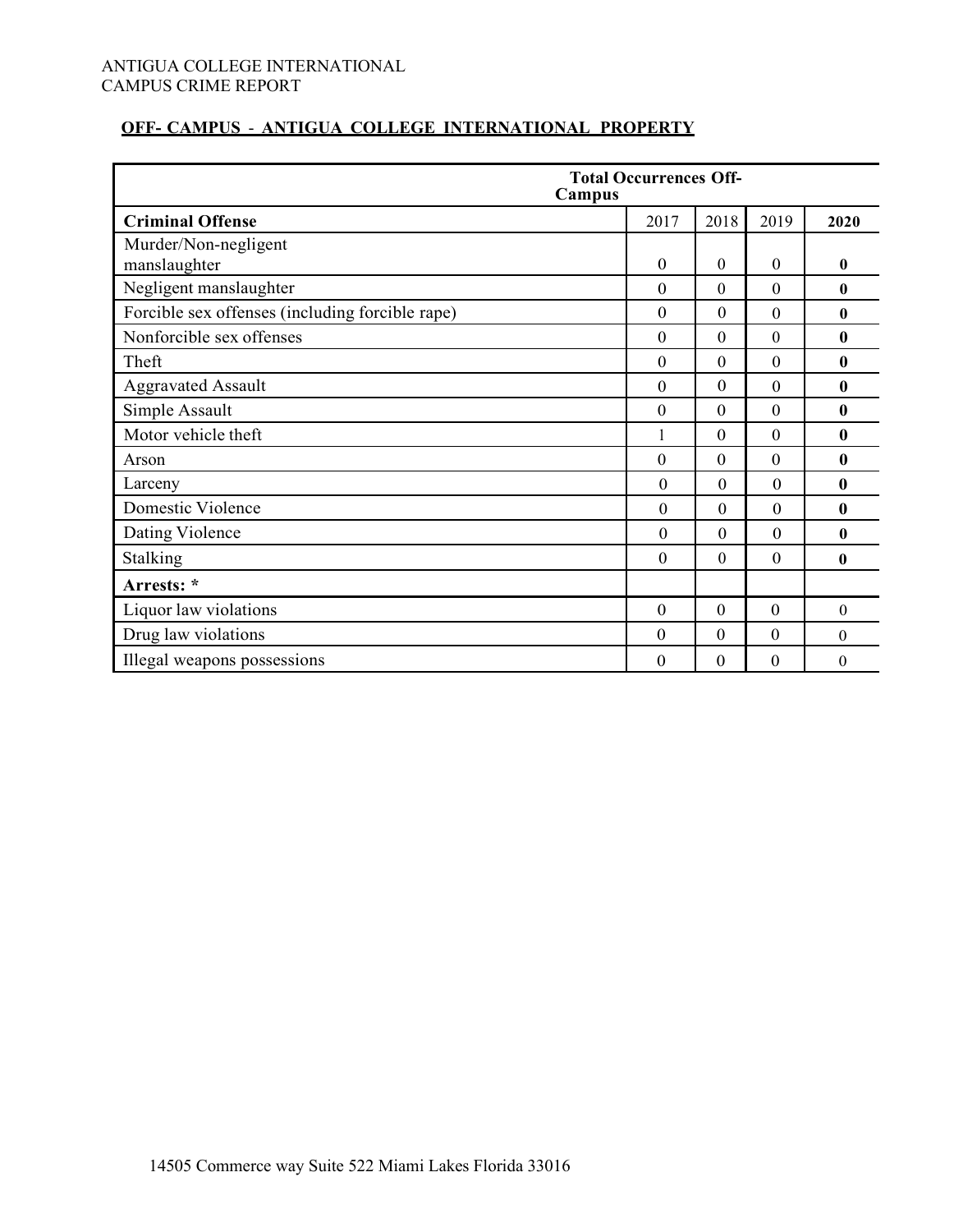# **Hate Crimes**

A crime motivated by prejudice against a social group; a crime that violates the victim's civil rights and that is motivated by hostility to the victim's race, religion, creed, national origin, sexual orientation, or gender.

| <b>Total Occurrences on</b><br>Campus     |          |          |          |              |
|-------------------------------------------|----------|----------|----------|--------------|
| <b>Occurrences of Hate Crimes</b>         | 2017     | 2018     | 2019     | 2020         |
| Murder/Non -negligent                     |          |          |          |              |
| manslaughter                              | $\theta$ | $\theta$ | $\Omega$ | 0            |
| <b>Aggravated Assault</b>                 | $\Omega$ | 0        | $\Omega$ | 0            |
| All forcible sex offenses, including rape | $\theta$ | 0        | $\Omega$ | $\theta$     |
| Forcible rape                             | $\Omega$ | 0        | $\Omega$ | $\theta$     |
| Arson                                     | $\theta$ | 0        | $\Omega$ | $\theta$     |
| Negligent manslaughter                    | $\Omega$ | 0        | $\Omega$ | 0            |
| Simple assault                            | $\Omega$ | 0        | $\Omega$ | 0            |
| Larceny                                   | $\Omega$ | $\Omega$ | $\Omega$ | $\Omega$     |
| National origin                           | $\Omega$ | $\Omega$ | $\Omega$ | 0            |
| Gender identity                           | $\Omega$ | $\theta$ | $\Omega$ | $\mathbf{0}$ |
| <b>Arrests for Hate Crimes on Campus*</b> | 0        | 0        | $\Omega$ | 0            |

# **ANTIGUA COLLEGE INTERNATIONAL Off-Campus Public Property**

| Campus                                    | <b>Total Occurrences Off-</b> |          |          |          |
|-------------------------------------------|-------------------------------|----------|----------|----------|
| <b>Occurrences of Hate Crimes</b>         | 2017                          | 2018     | 2019     | 2020     |
| Murder/Non-negligent<br>manslaughter      | $\theta$                      | $\theta$ | $\theta$ | $\theta$ |
| <b>Aggravated Assault</b>                 | $\Omega$                      | $\Omega$ | $\Omega$ | $\Omega$ |
| All forcible sex offenses, including rape | $\Omega$                      | $\Omega$ | $\Omega$ | $\theta$ |
| Forcible rape                             | $\Omega$                      | $\Omega$ | $\Omega$ | $\Omega$ |
| Arson                                     | $\Omega$                      | $\Omega$ | $\Omega$ | $\Omega$ |
| Negligent manslaughter                    | $\Omega$                      | 0        | $\Omega$ | $\Omega$ |
| Simple assault                            | $\Omega$                      | $\Omega$ | $\Omega$ | $\Omega$ |
| Larceny                                   | 0                             | 0        | $\Omega$ | $\Omega$ |
| National origin                           | $\Omega$                      | $\Omega$ | $\Omega$ | $\Omega$ |
| Gender identity                           | $\Omega$                      | $\Omega$ | $\Omega$ | $\Omega$ |
| <b>Arrest for Hate Crimes Off-Campus*</b> | 0                             | 0        | $\Omega$ | $\Omega$ |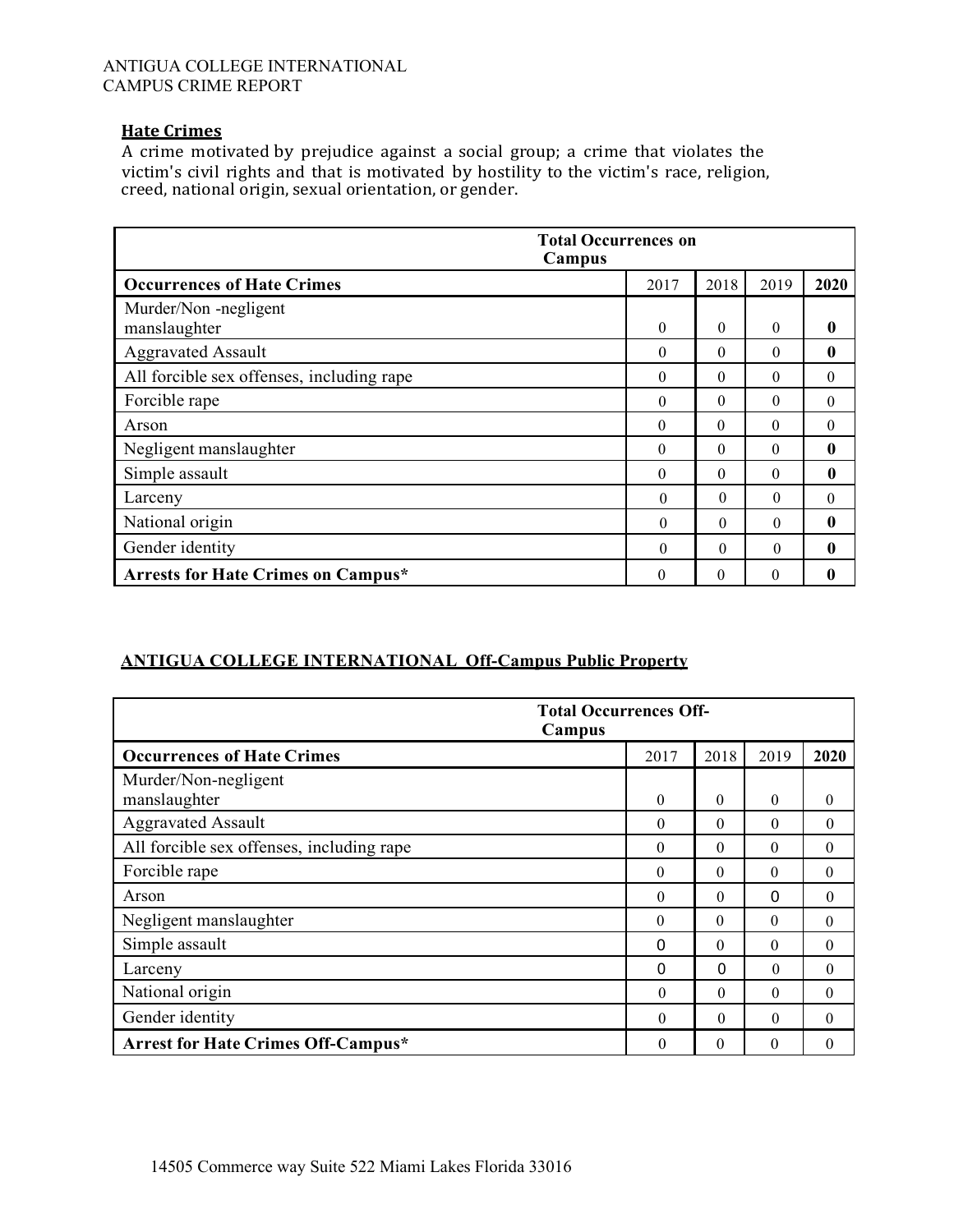# **Procedures for Reporting a Crime**

**The following steps are used at ACI when reporting and notifying of the crime or the attempt to commit a crime:**

- **1. The Chief Operating Officer (COO) is the first to be notified of the crime or attempted commission of a crime on the ACI campus. The COO is responsible for contacting the proper authorities and notifying the Office of the President.**
- **2. Students who witness a crime are asked to notify the closest faculty member. The faculty member is responsible for contacting the COO.**
- **3. If the COO is not available, or does not react accordingly, Miami-Dade police and any applicable agencies are to be notified immediately by anyone witnessing the crime or attempted commission of a crime.**
- **4. Criminal acts are to be handled by law enforcement officers.**

# **Substance Abuse Policy**

ANTIGUA COLLEGE INTERNATIONAL maintains a standard of conduct in regard to the unlawful possession, use, or distribution of controlled substances (drug and alcohol) by the students on campus or as part of its activities at any location. Students are to report to the campus and clinical sites free from the effects of these substances. Violation of this standard of conduct will result in disciplinary action by the College up to and including expulsion.

# **Drug and Alcohol prevention program**

Notice to Students and Staff

Antigua College International has established a Drug and Alcohol-Free Awareness Program (DAFAP). The DAFAP encompasses the following four phases.

# **Phase One:**

# **Warning of the Dangers of Drug and Alcohol abuse**

Drug and alcohol use impairs memory, alertness, and achievement. It erodes the capacity to perform, think and act responsibly. It may be grounds for termination of your employment with this institution or other legal action. Schedule A specifically details the uses and effects as it relates to alcohol.

#### **Phase Two:**

# **This College has a policy of maintaining a drug free learning environment.**

All students are hereby notified that the lawful manufacture, distribution, dispensing, possession or use of illicit drugs and alcohol is prohibited in this College's learning environment. Any employee must notify the College of any criminal drug and alcohol statue conviction for a violation occurring in the learning environment no later than five days after such conviction. In compliance with the Drug- Fee Workplace Act of 1988, the institution's "workplace" consists of the following locations: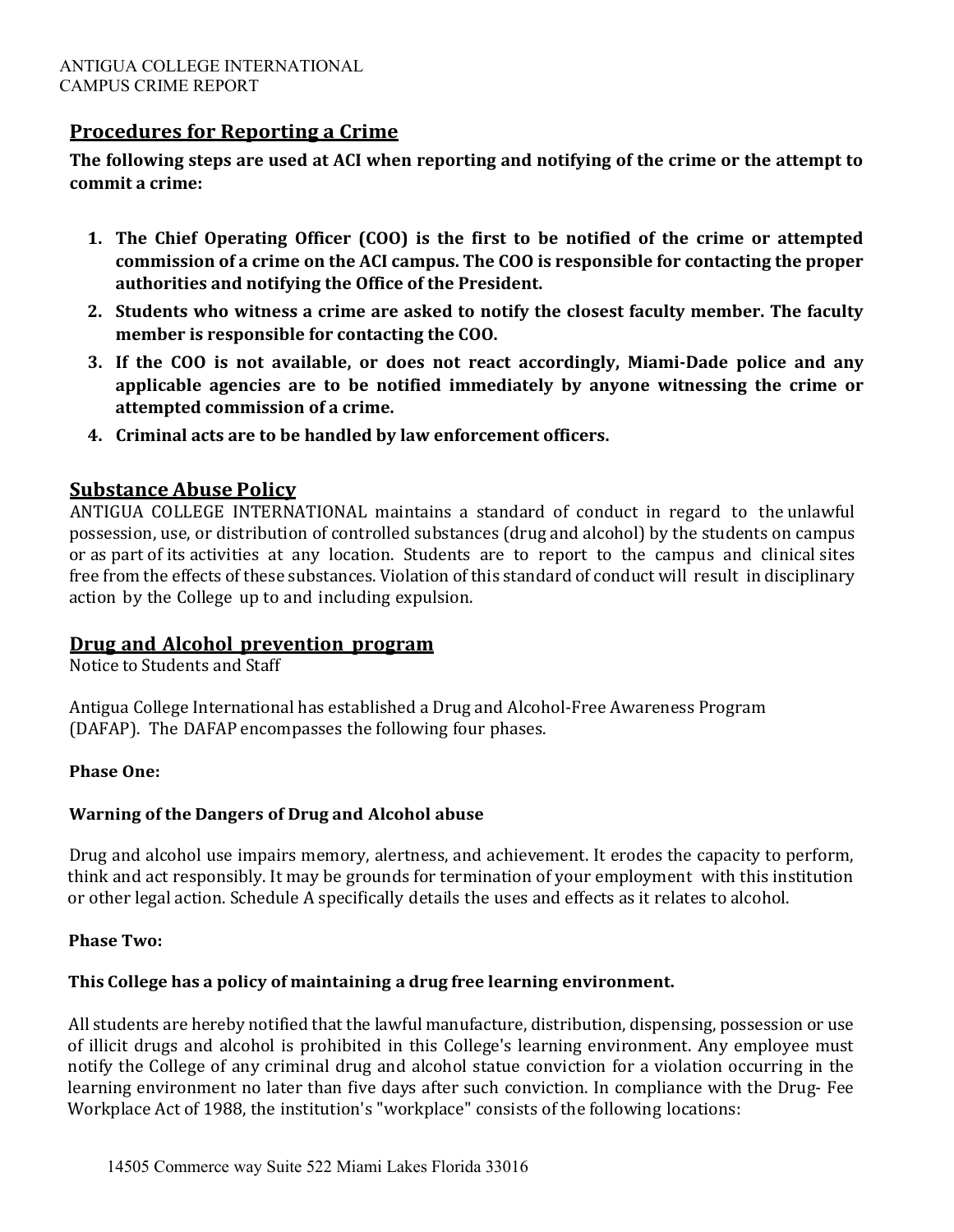Any teaching site, or any "workplace" location, (i.e., field trips, job placement, luncheons, meetings, etc.) where activities are in any way related to the institution.

# **Phase Three:**

# **Listing of the available local drug counseling, rehabilitation and assistance programs:**

Please refer to SCHEDULE B

# **Phase Four:**

# **Non- Compliance with the terms of this College drug free workplace statement**

Noncompliance will result in the following action being taken by this institution:

a) The employee would be required to actively participate in a drug or alcohol abuse assistance or rehabilitation program approved by federal, state or local health, law enforcement or another appropriate agency.

Schedule C contains a description of the applicable legal sanctions under local, state, and federal law for unlawful possessions, use, or distribution of illicit drugs and alcohol.

- b) Community service with one of the above stated agencies.
- c) Termination of employment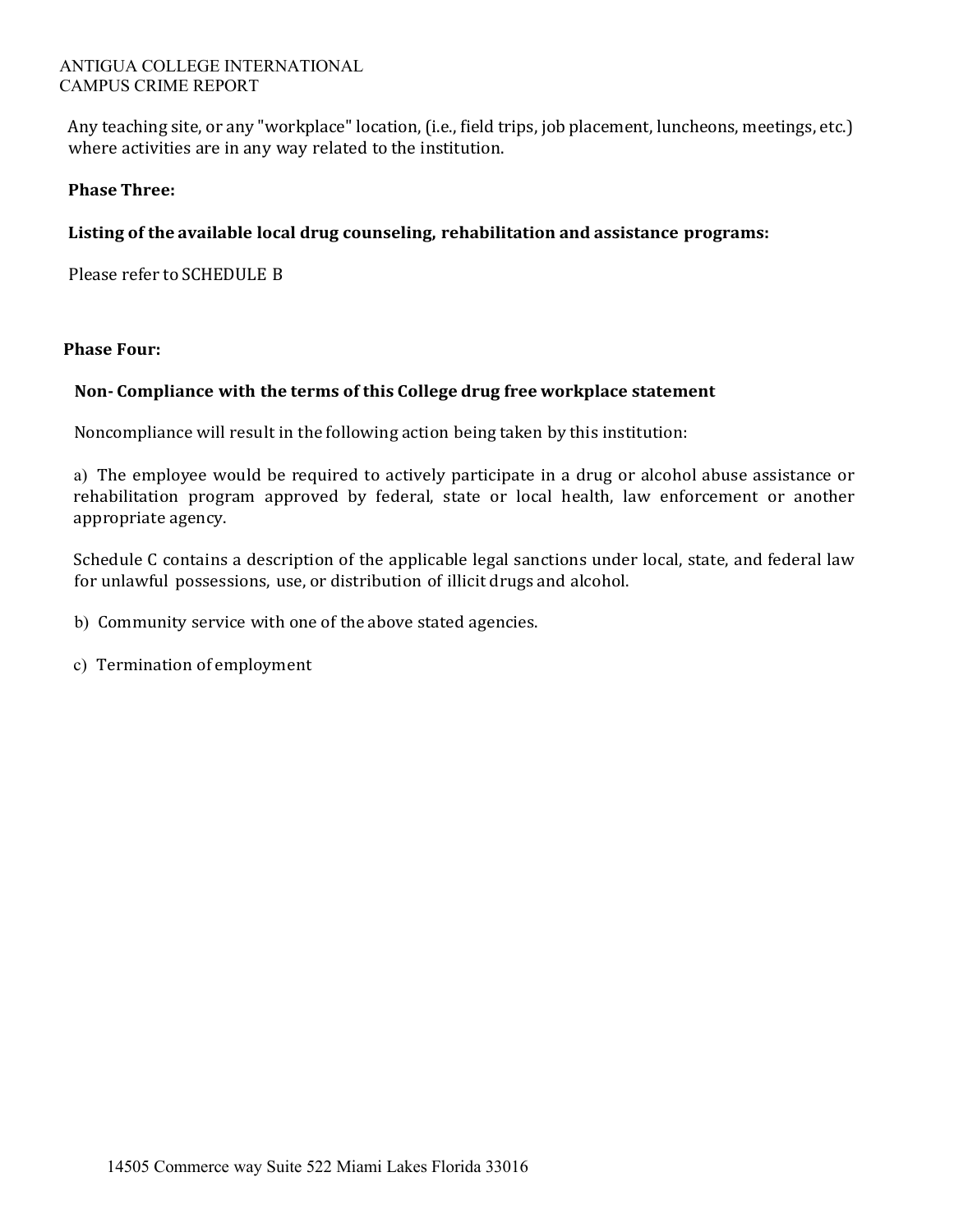# **Schedule A**

### Alcohol use and effects

Alcohol consumption causes a number of marked changes in behavior. Even low doses significantly impair the judgment and coordination required to drive a car safely, increasing the likelihood that the driver will be involved in an accident. Low to moderate doses of alcohol increase the incidence of a variety of aggressive acts, including spouse and child abuse. Moderate to high doses of alcohol cause marked impairments in higher mental function, severely altering a person's ability to learn and remember information. Very high doses cause respiratory depression and death. If combined with other depressants of the central nervous system, much lower doses of alcohol will produce the effects just described.

Repeated use of alcohol can lead to dependence. Sudden cessation of alcohol intake is likely to produce withdrawal symptoms, including severe anxiety, tremors, hallucination, and convulsions. Alcohol withdrawal can be life threatening. Long- term consumption of large quantities of alcohol, particularly when combined with poor nutrition, can also lead to permanent damage to vital organs such as the brain and liver.

# **Schedule B**

| Drug Counseling, Rehabilitation, and assistance programs  |                |
|-----------------------------------------------------------|----------------|
| 1- Mothers against Drunk Driving (MADD)                   | 1-800-438-MADD |
|                                                           | (6233)         |
| 2- Drug Rehab in Florida                                  | 1-800-501-9330 |
| 3-Drug Rehab.org                                          | 1-866-957-3422 |
| 4- Narconon of Miami (Drug and Alcohol Detox Center)      | 1-800-468-6933 |
| 5- Drug Rehab Treatment Centers Rehabilitation in Florida | 1-800-626-1980 |
|                                                           |                |

# **Schedule C**

 Federal Penalties and Sanctions for illegal possession of a controlled substance 21 U.S.C 844(a) 1st conviction: Up to I year imprisonment and fined at least \$1,000 but not more than\$ 100,000 or both After l prior drug conviction: At least 15 days in prison, not to exceed 2 years and fined at least \$2,500 but not more than \$250,000, or both. After 2 or more prior drug convictions: At least 90 days in prison, not to exceed 3 years and fined at least \$5,000 but not more than \$250,000, or both.

Special sentencing provisions for possession of crack cocaine: Mandatory at least *5* years in prison, not to exceed 20 years and fined up to \$250,000 or both, if:

- a. 1st conviction and the amount of crack possessed exceed *5* grams
- b. 2<sup>nd</sup> crack conviction and the amount of crack possessed exceed 3 grams
- c.  $3<sup>rd</sup>$  or subsequent crack conviction and the amount of crack possessed exceeds I grams

# 21 U.S.C. 853(a)(2) and 88l(a)(7)

14505 Commerce way Suite 522 Miami Lakes Florida 33016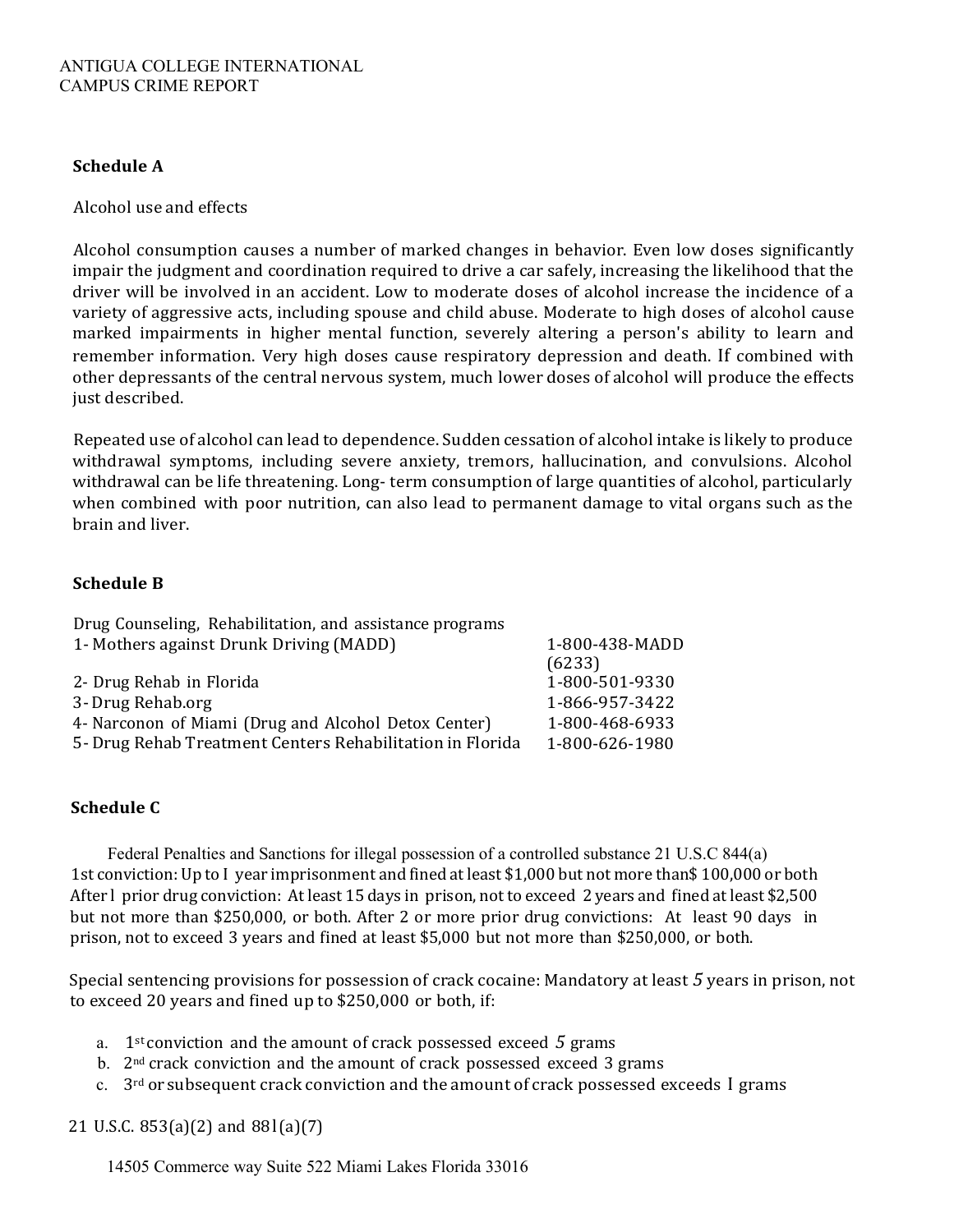Forfeiture of personal and real property used to possess or to facilitate possession of a controlled substance if that offense is punishable by more than 1 year imprisonment. (See special sentencing provisions re: Crack, above)

21. U.S.C. 881 (a)(4)

Forfeiture of vehicles, boat, aircraft or any other conveyance used to transport or conceal a controlled substance.

21 U.S.C. 844a Civil fine of up to \$10,000 pending adoption of final regulations

21 U.S.C. 853(a)

Denial of Federal benefits, such as student loans, grants contracts, and professional and commercial licenses, up to I year for first offense, up to *5* years foe second and subsequent offense.

18 u.s.c. 922 (g) Ineligible to purchase or receive a firearm

Miscellaneous

Revocation of certain Federal license and benefits. E.g., pilot license, public housing tenancy, etc. are vested within the authorities of individual Federal agencies.

Note: These are only Federal penalties and sanctions. Additional State penalties and sanctions may apply. Updated as of January 23, 2004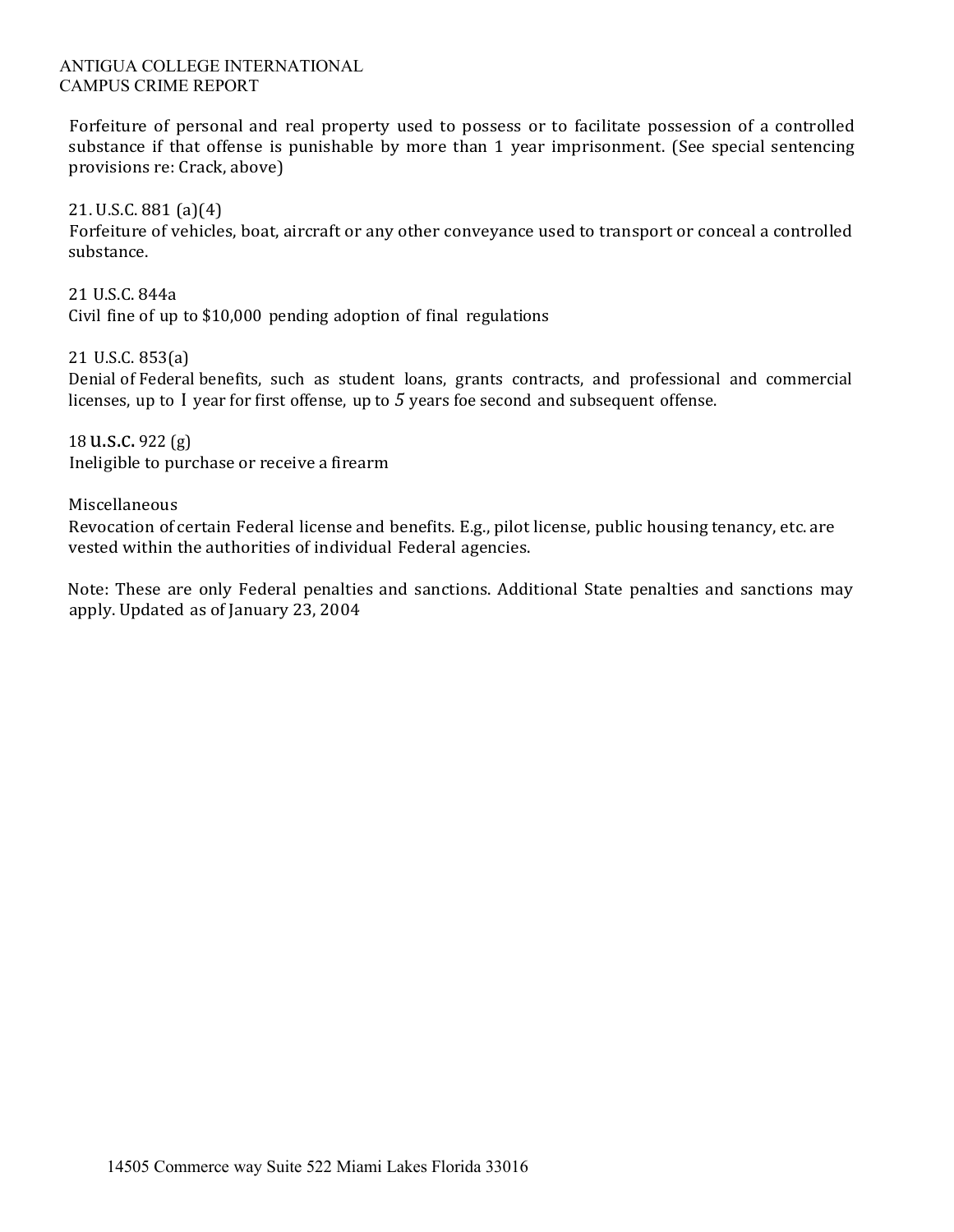### *Federal Trafficking Penalties A DEA Resources 2017 Edition.*

| <b>DRUG/SCHEDULE</b>                     | <b>QUANTITY</b>                                 | <b>PENALTIES</b>                                                               | <b>QUANTITY</b>                                                | <b>PENALTIES</b>                                                                                                                             |
|------------------------------------------|-------------------------------------------------|--------------------------------------------------------------------------------|----------------------------------------------------------------|----------------------------------------------------------------------------------------------------------------------------------------------|
| Cocaine<br>(Schedule II)                 | 500-4999gms<br>mixture                          | <b>First Offense:</b><br>Not less than 5<br>yrs.and not more                   | 5 kgs or more<br>mixture                                       | First Offense: Not<br>less than 1O yrs., and<br>not more than life. If<br>death or serious<br>injury, not less than<br>20 or more than Life. |
| <b>Cocaine Base</b><br>(Schedule II)     | 28-279 gms<br>mixture                           | 40 yrs. If death or<br>serious injury, not<br>less than 20 or more             | 280 gms or more<br>mixture                                     | Fine of not more than<br>\$10 millionIf not an<br>individual, \$50                                                                           |
| Fentanyl<br>(Schedule II)                | 40-399 gms<br>mixture                           | than life. Fine of not<br>more than \$2million if<br>an individual, \$5million | 400 gms or more<br>mixture                                     | million if not an<br>individual.<br><b>Second Offense:</b><br>Not less than 20 yrs.                                                          |
| <b>Fentanyl Analogue</b><br>(Schedule I) | $10-99$ gms<br>mixture                          | if not an individual.<br><b>Second Offense:</b><br>Not less than IO            | 100 gms or more<br>mixture                                     | and not more than life<br>If death or serious<br>injury, life                                                                                |
| Heroin<br>(Schedule I)                   | 100-999gms<br>mixture                           | and not more than<br>Life <b>F</b> death or serious<br>injury, life            | 1 kg or more<br>mixture                                        | imprisonment. Fine<br>of not more than \$20<br>million if an individual<br>\$75million if not an                                             |
| <b>LSD</b><br>(Schedule I)               | $1-9$ gms<br>mixture                            | imprisonment. Fine<br>of not more than \$8<br>million if an individual,        | 10 gms or more<br>mixture                                      | individual.<br>2 or more<br>Prior Offenses: Life                                                                                             |
| Methamphetamine<br>(Schedule II)         | 5-49gms pure or<br>50-499 gms                   | \$50 million if not an<br>individual.                                          | 50 gms or purer<br>or $500$ gms<br>or more mixture             | imprisonment. Fine<br>of not more than<br>\$20 Millions if an<br>individual, \$75                                                            |
| <b>PCP</b><br>(Schedule II)              | 10-99 gms<br>pure or 100-<br>999 gms<br>mixture |                                                                                | $100 \text{ gm}$ or<br>more pure<br>or 1 kg or<br>more mixture | Million if not an<br>individual                                                                                                              |

# **Federal Drug Trafficking Penalties Chart**



Drug Enforcement Administration's Federal Trafficking Penalties for Schedules I, II, III, IV, and V and the Federal Trafficking Penalties for Marijuana, Hashish and Hashish Oil, Schedule I Substances can be found on the USDOJ website at: [https://www.dea.gov/sites/default/files/2018-](https://www.dea.gov/sites/default/files/2018-06/drug_of_abuse.pdf#page=30) [06/drug\\_of\\_abuse.pdf#page=30](https://www.dea.gov/sites/default/files/2018-06/drug_of_abuse.pdf#page=30)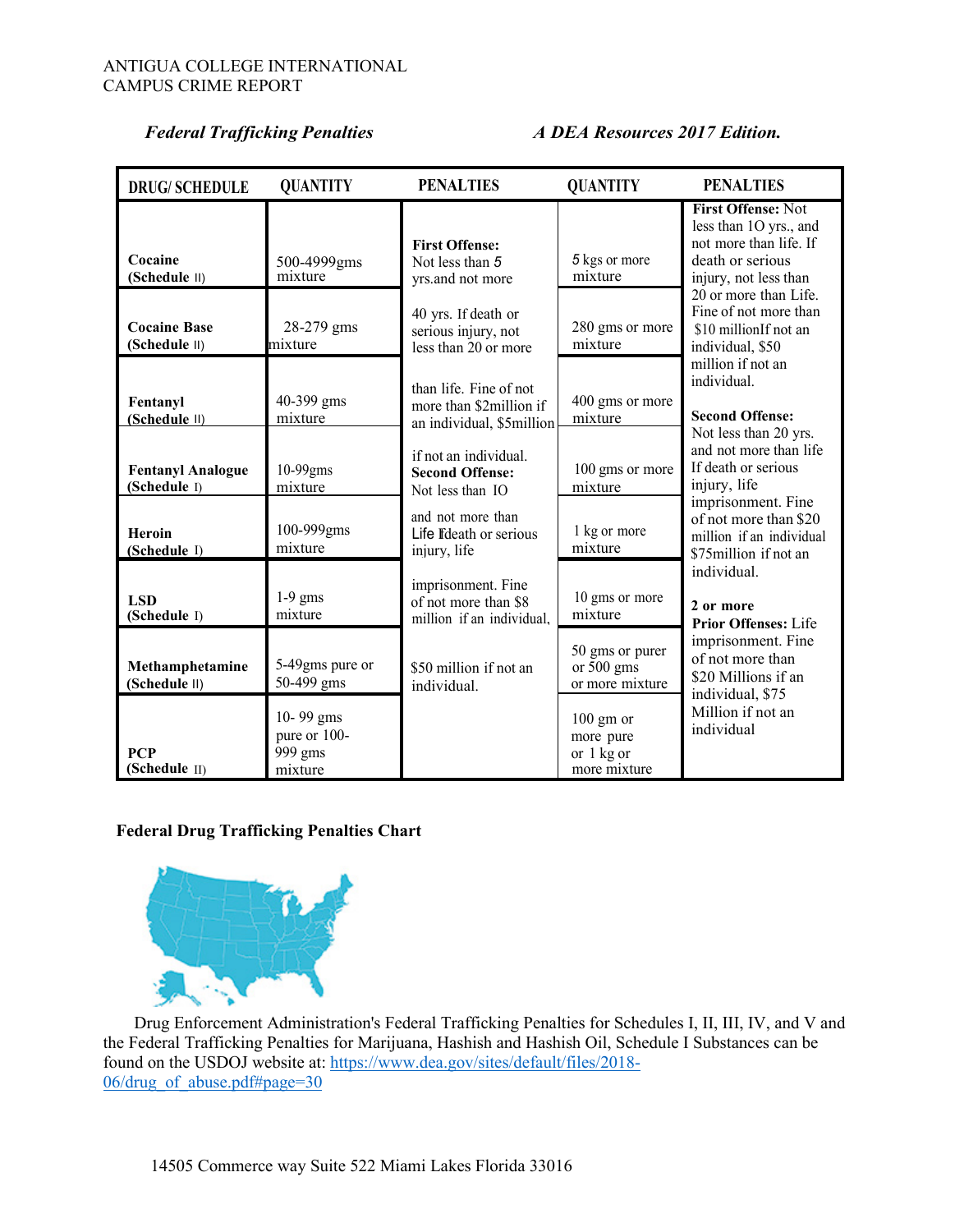# *Federal Trafficking Penalties- MARIJUANA A DEA Resources 2017 Edition.*

| <b>DRUG</b>                         | <b>QUANTITY</b>                                                                                                        | 1 <sup>st</sup> OFFENSE                                                                                                                                                                                                                  | 2 <sup>nd</sup> OFFENSE                                                                                                                                                                                           |
|-------------------------------------|------------------------------------------------------------------------------------------------------------------------|------------------------------------------------------------------------------------------------------------------------------------------------------------------------------------------------------------------------------------------|-------------------------------------------------------------------------------------------------------------------------------------------------------------------------------------------------------------------|
| Marijuana                           | 1000kg or<br>more<br>mixture; or<br>1000 or<br>more plants                                                             | Not less than 10 yrs., not more than life<br>* If death or serious<br>injury, not less than 20<br>yrs., not more than life<br>Fine not more than \$4<br>million if an<br>individual, \$10<br>million if not an<br>individual             | Not less than 20 yrs. not more<br>than life<br>* If death or serious, injury,<br>mandatory life<br>$\star$<br>Fine not more than \$20<br>million if an individual,<br>\$75 million if other than<br>an individual |
| Marijuana                           | 100kg to 999<br>kg<br>mixture; or 100<br>to<br>999 plants                                                              | Not less than 5 yrs., not<br>more than 40 yrs.<br>* If death or serious<br>injury, not less than 20yrs<br>not more than life.<br>* Fine not more than \$5<br>million if an<br>individual, \$25<br>million if other than an<br>individual | Not less than 10 yrs. not more<br>than life<br>* If death or serious injury,<br>mandatory life<br>*<br>Fine not more than \$20<br>million if an individual<br>\$75 million if other than<br>an individual         |
| Marijuana                           | more than<br>10 <sub>kgs</sub><br>hashish; 50 to<br>99kg mixture.<br>More than 1 kg<br>of hashish oil;<br>50-99 plants | Not more than 20 yrs.<br>*<br>If death or serious,<br>injury not less than 20<br>yrs., not more than life.<br>Fine \$1 million if an<br>individual, \$5million if<br>other than an individual                                            | * Not more than 30 yrs.<br>* If death or serious, injury,<br>mandatory Life<br>*Fine \$2million if an<br>individual, \$10million if<br>other than individual                                                      |
| Marijuana<br>Hashish<br>Hashish Oil | 1 to 49 plants;<br>10kg or less<br>1 kg or less                                                                        | * Not more than 5 years<br>Fine not more than<br>\$250,000, \$1million<br>other than individual                                                                                                                                          | *Not more than 10 yrs.<br>Fine \$500,000 if an<br>individual, \$2 million if other than<br>individual.                                                                                                            |

# **Federal Drug Trafficking Penalties Chart**



Drug Enforcement Administration's Federal Trafficking Penalties for Schedules I, II, III, IV, and V and the Federal Trafficking Penalties for Marijuana, Hashish and Hashish Oil, Schedule I Substances can be found on the USDOJ website at: [https://www.dea.gov/sites/default/files/2018-06/drug\\_of\\_abuse.pdf#page=30](https://www.dea.gov/sites/default/files/2018-06/drug_of_abuse.pdf#page=30)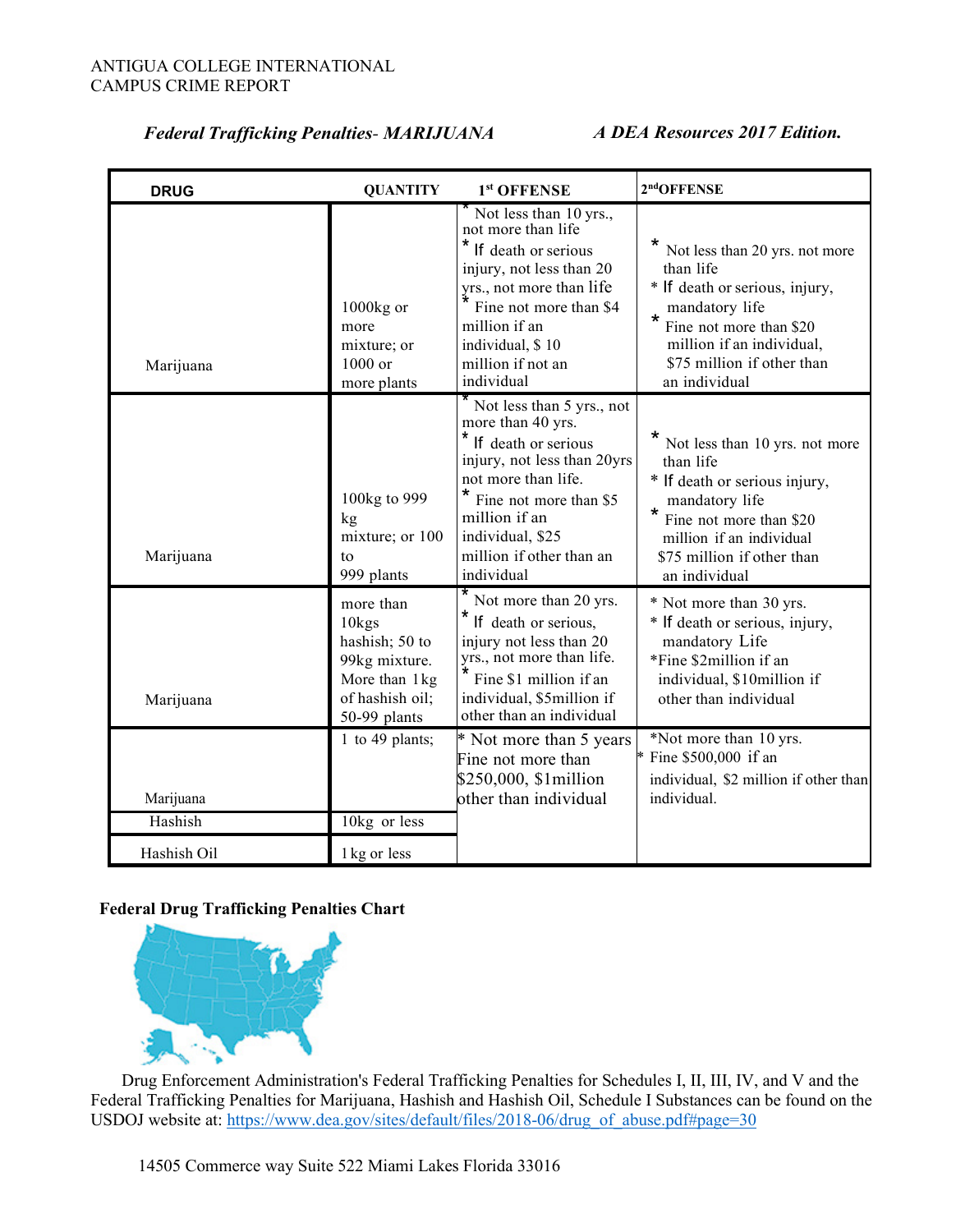# **Sexual Harassment Policies**

Antigua College International believes in equal opportunity and prohibits discriminatory acts, including Sexual harassment. All students, faculty and staff are to treat their peers and fellow coworkers with respect and a high level of professionalism. Sexual Harassment constitutes discrimination and is illegal under federal, state, and local laws. All perceived incidents of incidents of discrimination, harassment or retaliation should be reported immediately regardless of the offender's identity or position. Antigua College International prohibits retaliation against any individual who reports discrimination or harassment or participates in an investigation of such reports.

# **Definition of Sexual Harassment**

Unwelcomed sexual advances, requests for sexual favors and other inappropriate oral, written or physical conduct of a sexual nature when made by a member of the colleges' staff to a student or another employee or when made by a student to another student constitute sexual harassment when:

- a) Submission to such conduct is made, either explicitly or implicitly, a term or condition of anindividual's education or employment
- b) Submission to or rejection of such conduct by an individual is used as the basis for academic or employment decision affecting that individual; or
- c) Such conduct has the purpose or effect of substantially interfering with an individual's academic, professional or employment performance or creating an intimidating, hostile or offensive academic or employment environment.

Sexual harassment, as defined above, may include but is not limited to the following:

- Verbal harassment or abuse;
- Pressure for sexual activity;<br>• Repeated remarks to a person
- Repeated remarks to a person, with sexual or demeaning implications;<br>• Inwelcomed touching
- Unwelcomed touching;
- Suggesting or demeaning sexual involvement accompanied by implied or explicit threats concerning one's grades, job, etc.

Antigua College International, upon receiving a sexual harassment complaint will ensure:

- 1) That the right to confidentiality, both of the complainant and of the accused, will be respected consistent with the school's legal obligations, and with the necessity to investigate allegationsof misconduct and take proper measures of action when this conduct has occurred.
- 2) That person filing complaints of sexual harassment will be protected against reprisals but thatthe deliberate filing of false accusations of sexual harassment shall be condemned and may lead to possible disciplinary action.

A charge against an employee of the College shall subject that employee to disciplinary action,including dismissal.